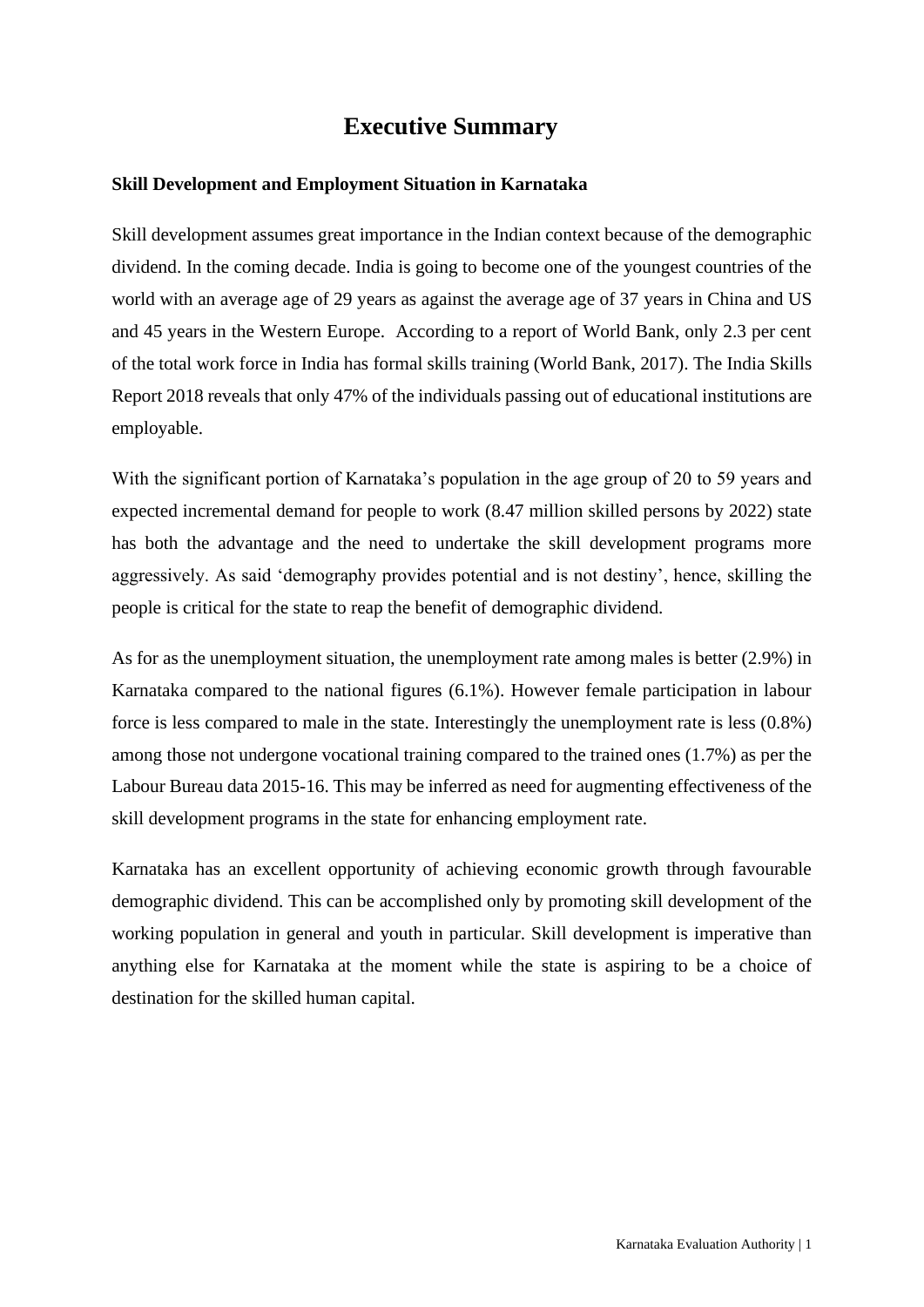# **DDU GKY and its Key Features**

The Deen Dayal Upadhyaya Grameen Kaushalya Yojana (DDU-GKY) is a demand-driven, placement-linked skill development intervention by the Ministry of Rural Development, Government of India. The programme aims to skill poor rural youth with the knowledge, attitude and skills required to access jobs in the formal sector. It also aims to provide them with jobs that give them regular monthly wages or wages that are above the minimum wage.

The implementation model and structure of DDU-GKY is as follows:

- i. At the National level, the DDU-GKY National Unit at Ministry of Rural Development (MoRD) makes policy, and provides funding and technical support and facilitation.
- ii. At the State level, the DDU-GKY State Skill Missions embedded within the State Rural Livelihood Missions (SRLMs) oversee implementation.
- iii. The third tier of implementation is the Project Implementation Agencies (PIAs) who provide the skill development training and provide placement services.

### **Steps to be followed in DDU-GKY for skilling and placement**

The guidelines of DDU-GKY scheme lay down eight steps that are to be followed in skilling and placement under the scheme:

- Awareness building within the community on the opportunities
- Identifying rural youth who are poor
- Mobilising rural youth who are interested
- Counselling of youth and parents
- Selection based on aptitude
- Imparting knowledge, industry linked skills and attitude that enhance employability
- Providing jobs that can be verified through methods that can stand up to independent scrutiny, and
- Pays above minimum wages supporting the person so employed for sustainability after placement.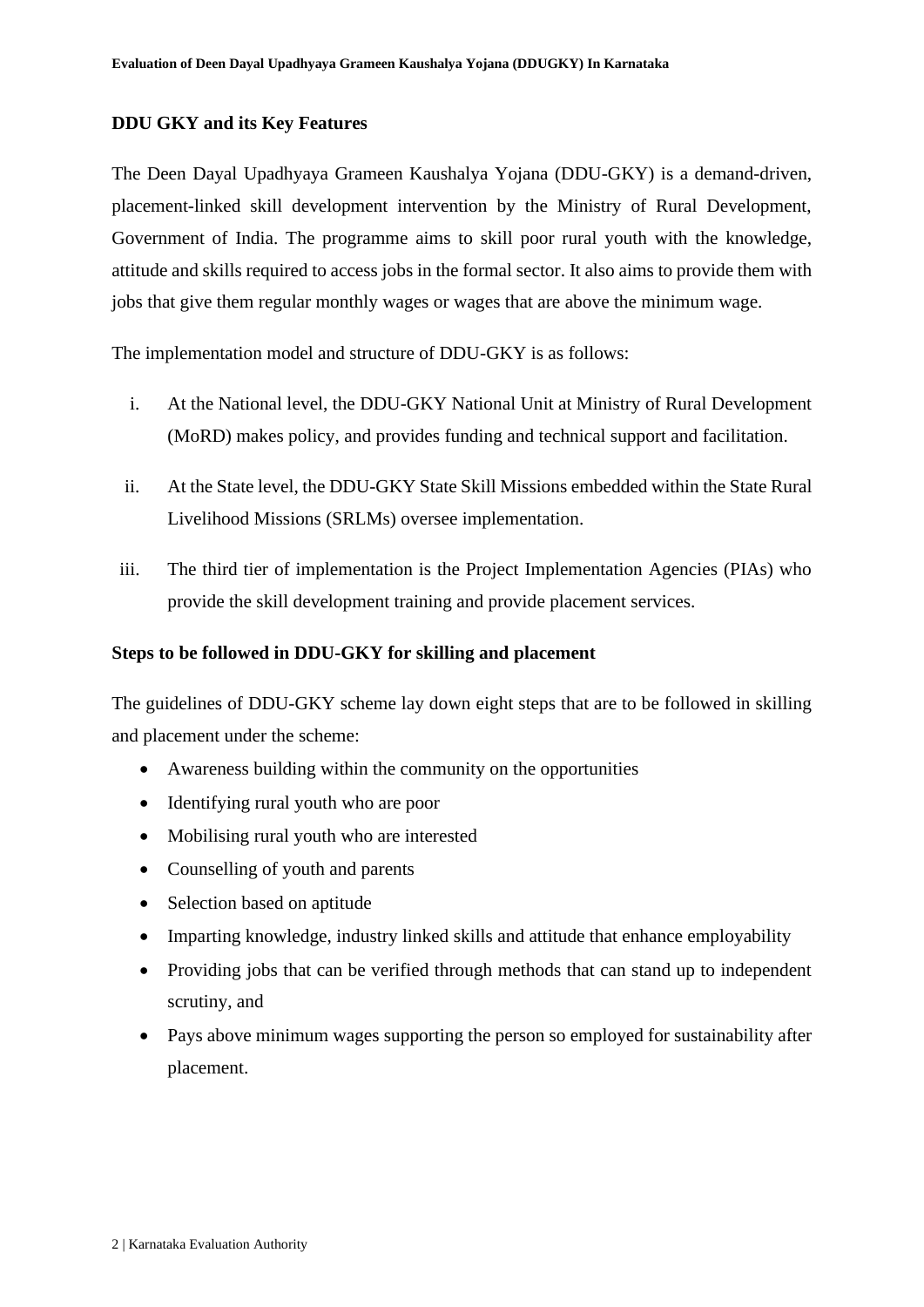**Executive Summary**

#### **Types of Courses in DDU-GKY**

The standard duration of the courses offered by DDU-GKY varies from three months (576 hours) to twelve months (2304 hours). As far as types of courses are concerned, DDU-GKY Scheme Guidelines specifies five main types of training courses. They are:

- a. Training in trade skills, soft skills, English and IT for a minimum of 576 hours duration followed by placement.
- b. Two-part training programme followed by placement. The first part of nine months is for acquisition of NIOS qualification  $(8<sup>th</sup>$  class or  $10<sup>th</sup>$  class) and the second part is for skills training of minimum 576 hours duration which includes training in trade skills, soft skills, English and IT (computers).
- c. Placement in foreign country preceded by customized training of minimum 576 hours.
- d. On the Job Training (OJT) for persons who are placed after a minimum training duration of 576 hours.
- e. Support to Persons who are placed in jobs with minimum monthly salary of Rs. 10,000/ per month after industry internship of 12 months in entities having turnover of average Rs 100 crores in the previous 3 years.

DDU GKY is a unique scheme in the sense that it emphasizes not only on providing training, but also on finding suitable and sustainable employment for the beneficiaries, with supporting services for one year. The scheme guidelines define placement in terms of 'continuous work for 3 months with salary slip as evidence'. The scheme guidelines also require post placement tracking, counselling and facilitation for a period of one year. Retention is defined by the scheme guidelines as continuous work over a period of 365 days with a maximum break of 60 days. Keeping with its career advancement focus, the scheme also aims to 'ease the pain of migration when it is inevitable' (Government of India, 2016). The scheme requires preparing trainees to take up employment away from home and providing counselling and support services for one year. The scheme guidelines allow funding to State Rural livelihood Missions (SRLMs) for setting up Migration Support Centres.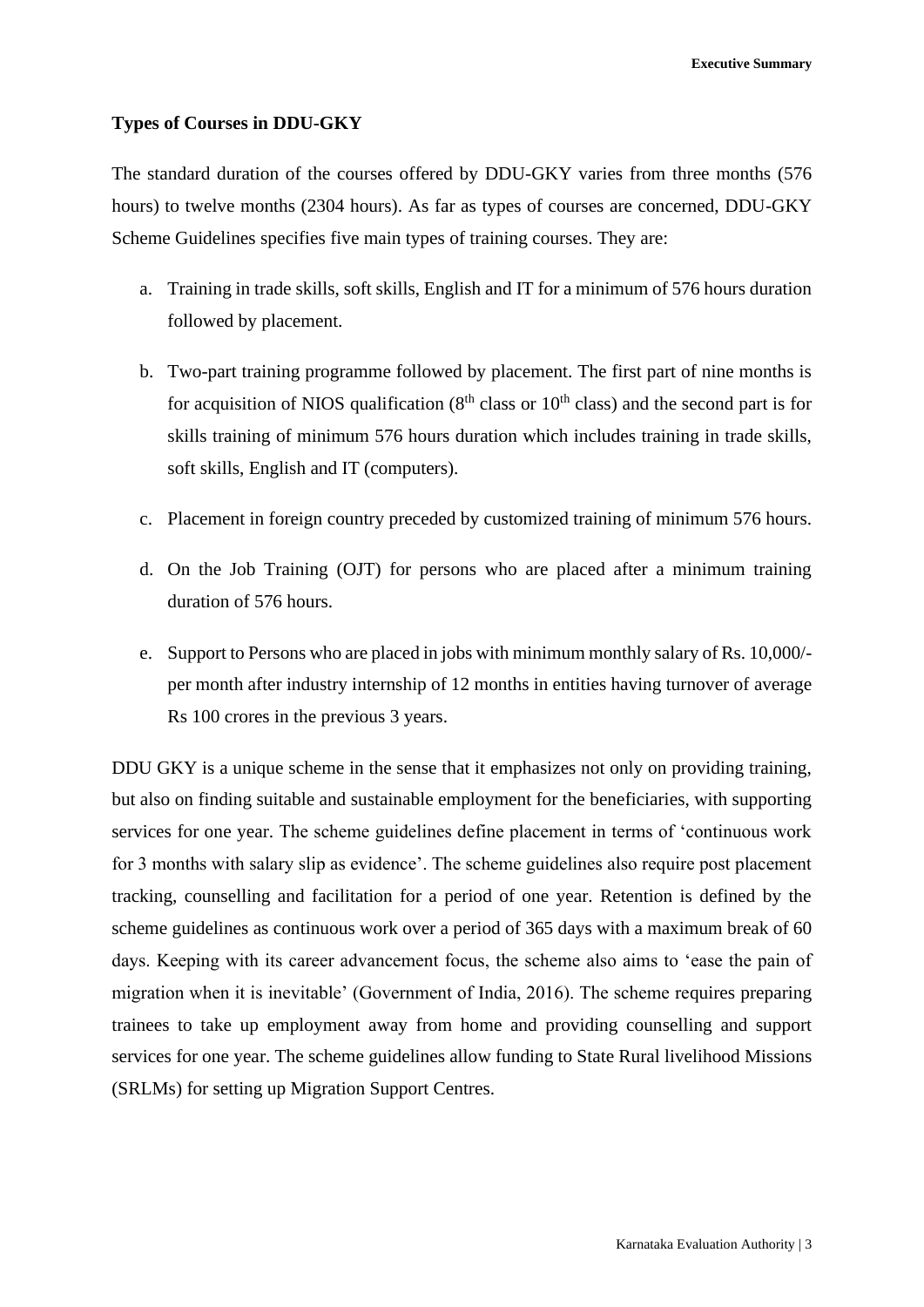#### **Evaluation of DDU GKY**

The present evaluation is in a way comprehensive covering the implementation of the scheme and its impact on the beneficiaries and their economic status. This study has employed a mixed methods approach. It has collected and analysed survey data from a sample of 2687 beneficiaries and non-beneficiaries across 12 districts of Karnataka. In addition, qualitative data has been collected from 58 FGDs participated by over 460 persons and IDIs with 60 persons. The interviews consulted a range of stakeholders including government officials at different levels and PIA representatives. The reference period for the study is 2014-15 to 2018- 19.

#### **Key Findings**

- i. A majority of the beneficiaries covered in the survey are women. Also, the majority of DDU-GKY beneficiaries in Karnataka are women, which attests to the strong participation of women in the scheme. While DDU-GKY is essentially a scheme to benefit less educated youth and those without formal education, the study observed that the largest share of the beneficiaries (39.77%) are graduates. Only 1.64% of the beneficiaries had no formal education. Such a finding can also imply that the scheme is benefitting the educated unemployed. Another positive finding is that a large share of marginal farming families without irrigated land have benefitted from the DDU-GKY.
- ii. As far as inclusion is concerned, the scheme has performed very well in Karnataka on targeting of women, has almost met the target for SC and STs, but notably fallen shorter in terms of meeting the minority and PH/PWD targets.
- iii. At the national level, the programme has shown a steep increase in number of trainees from 2014-15 till 2016-17, to reach a peak of 03,58,931 trainees in 2016-17. On the contrary, in Karnataka, the number of trainees has not shown considerable variation between 2015-16 and 2018-19, which is a matter of concern.
- iv. The study has observed positive responses regarding the quality of training offered by PIAs under DDU-GKY. Dominant shares of beneficiaries were happy with the teaching methods used and the quality of training. Close to 6% course dropout is seen.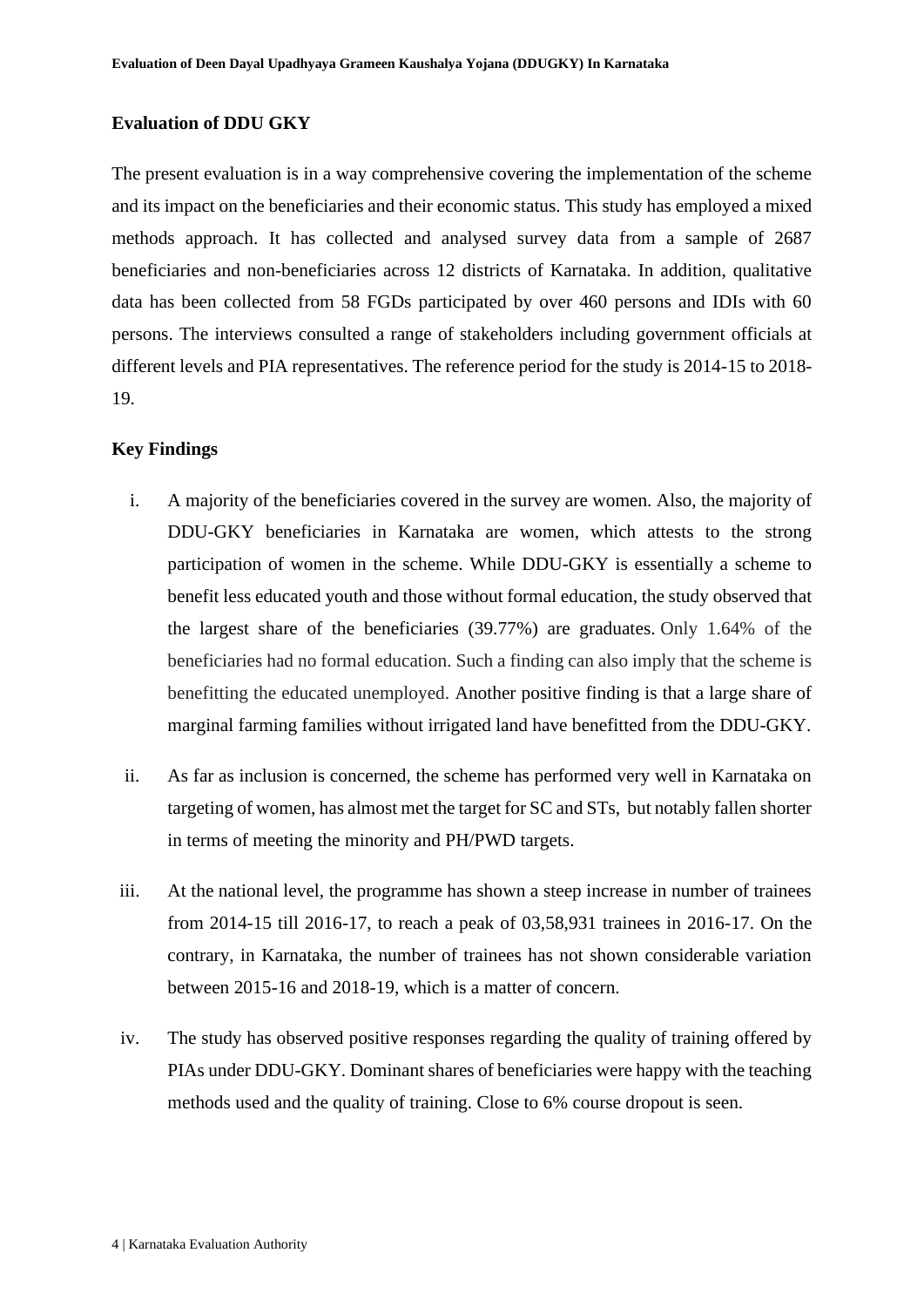- v. Placement and retention are among the most important yardsticks to judge skill development initiatives. This study found that a dominant share of candidates (73.63%) was given at least one placement job offer. Overall, 70.68% of those beneficiaries to whom at least one placement job was offered took up the offer.
- vi. The performance of the scheme in Karnataka in terms of placement rate is poor. Secondary data shows that the average placement rate during the five-year period from 2014-15 to 2018-19 has been 36.68%, which is far below the minimum placement of 70% envisaged by the scheme guidelines and is also below the overall national placement rate. Survey-based insights also point to the less than satisfactory placement performance.
- vii. Survey data shows that less than half the beneficiaries (48.83%) were in continuous employment for three months after training. The "High" performance districts on this parameter were Kodagu, Uttara Kannada, Mandya and Bangalore Urban and the "Low" performance districts were Davangere, Bidar, Yadgir and Bagalkot.
- viii. About 70% of female beneficiaries and 63.42% of male beneficiaries had resigned from the placement/first job. Unsatisfactory salary was the most frequent reason for beneficiaries resigning from placement/first job after training and the second most frequent reason was inconvenient location.
	- ix. DDU-GKY scheme guidelines define retention in terms of continuation in employment for a continuous period of one year, with not more than 60 days gap. Overall, only about 42% of the beneficiaries were continuously employed in the first year after training.
	- x. This evaluation study therefore finds a story of successive attrition, as far as the employment of candidates is concerned. From 73.63% of beneficiaries being offered a placement job to 48.83% being in continuous employment for three months after training and only 42% beneficiaries being in continuous employment for one year after training, the successive reduction at each level is quite clear.
	- xi. One important area of concern in the performance of the scheme is the low salary obtained by beneficiaries in their placement job or first job after training. The average monthly salary of placement job/other first job post training was Rs 8136.45/- per month, which is lower even than the minimum wage for unskilled labour.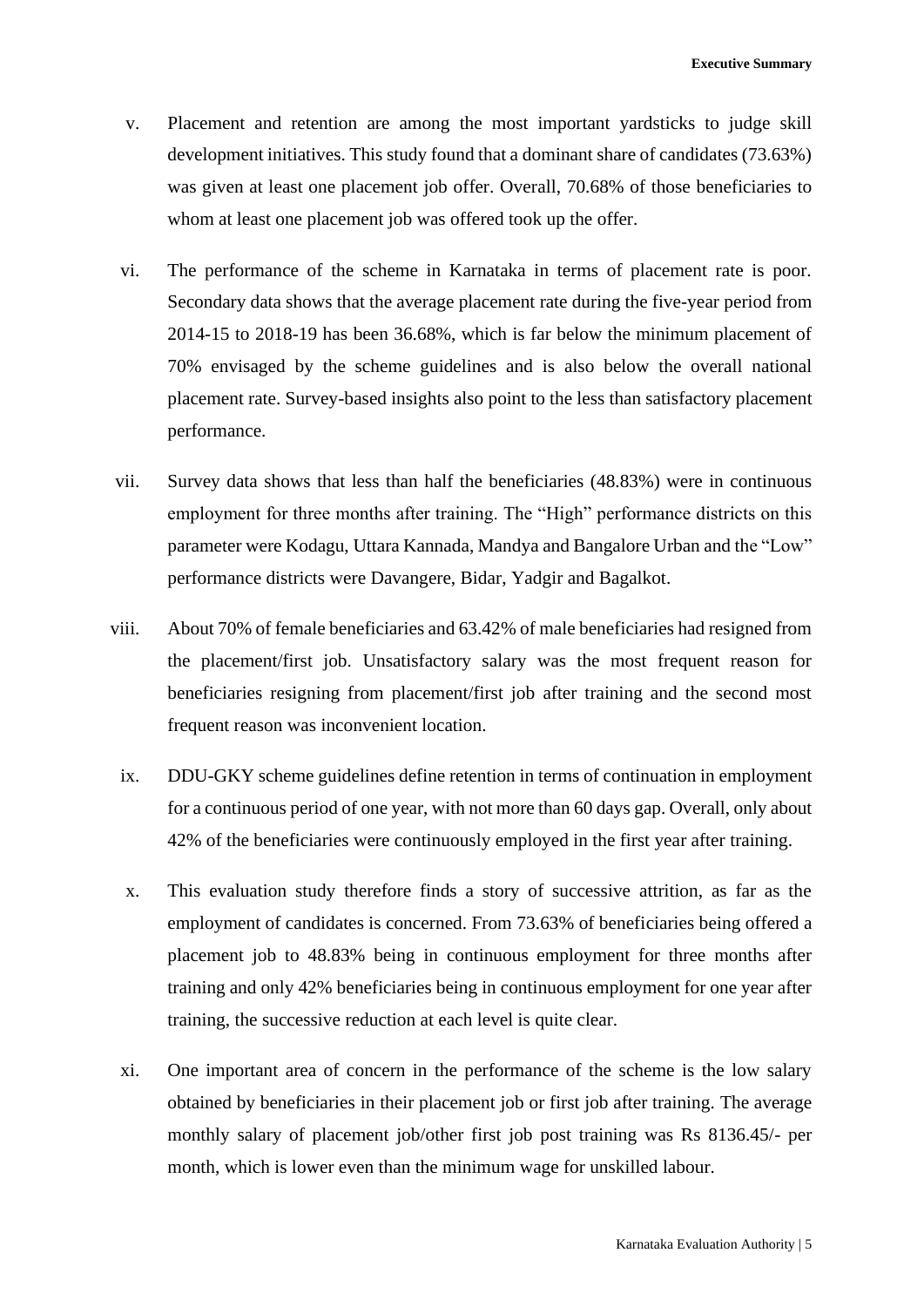- xii. Making an informed choice of the trade to undergo training program is important. But about 37% of the beneficiaries found to be not undergoing prior counselling. PIAs seem to offer a restrictive selection of courses. The state offers only about one-tenth of the courses offered at the national level.
- xiii. The most common aspiration of beneficiaries is to start own business and doing home based job (25.48%) followed by job stability and satisfactory income (25.05%). This is a surprising finding, given that DDU-GKY does not have self-employment or entrepreneurship component.
- xiv. There is also a mismatch to the considerable extent between sector (trade) Sectors for which skills needed in district and covered by DDU-GKY. There are many skills needed as per NSDC Skill Gap report which are not being offered by the program. Neither it is based on the other labour market survey reports.
- xv. The scheme has not had an effect on raising the incomes of beneficiaries to levels higher than non-beneficiaries. Thus making trained candidates to perceive no difference between them and the untrained peers in the short run.
- xvi. Another major concern is a majority (53.37%) of beneficiaries are currently unemployed. This raises questions on the sustainability of the employment provided under the scheme. Domestic reasons (a variety of household/family related commitments and constraints) explain the major share of unemployment among women.
- xvii. On the positive side, a major share (79.22%) of currently employed beneficiaries are in salaried non-government employment; this is a positive finding, given DDU-GKY's focus of providing stable and formalized employment.
- xviii. Another positive finding in the study is that the successfully trained and employed candidates said they have gained recognition and dignity in the family as well in their society. The scheme has seen social benefits such as change in family attitude and perceived ability to better educate children.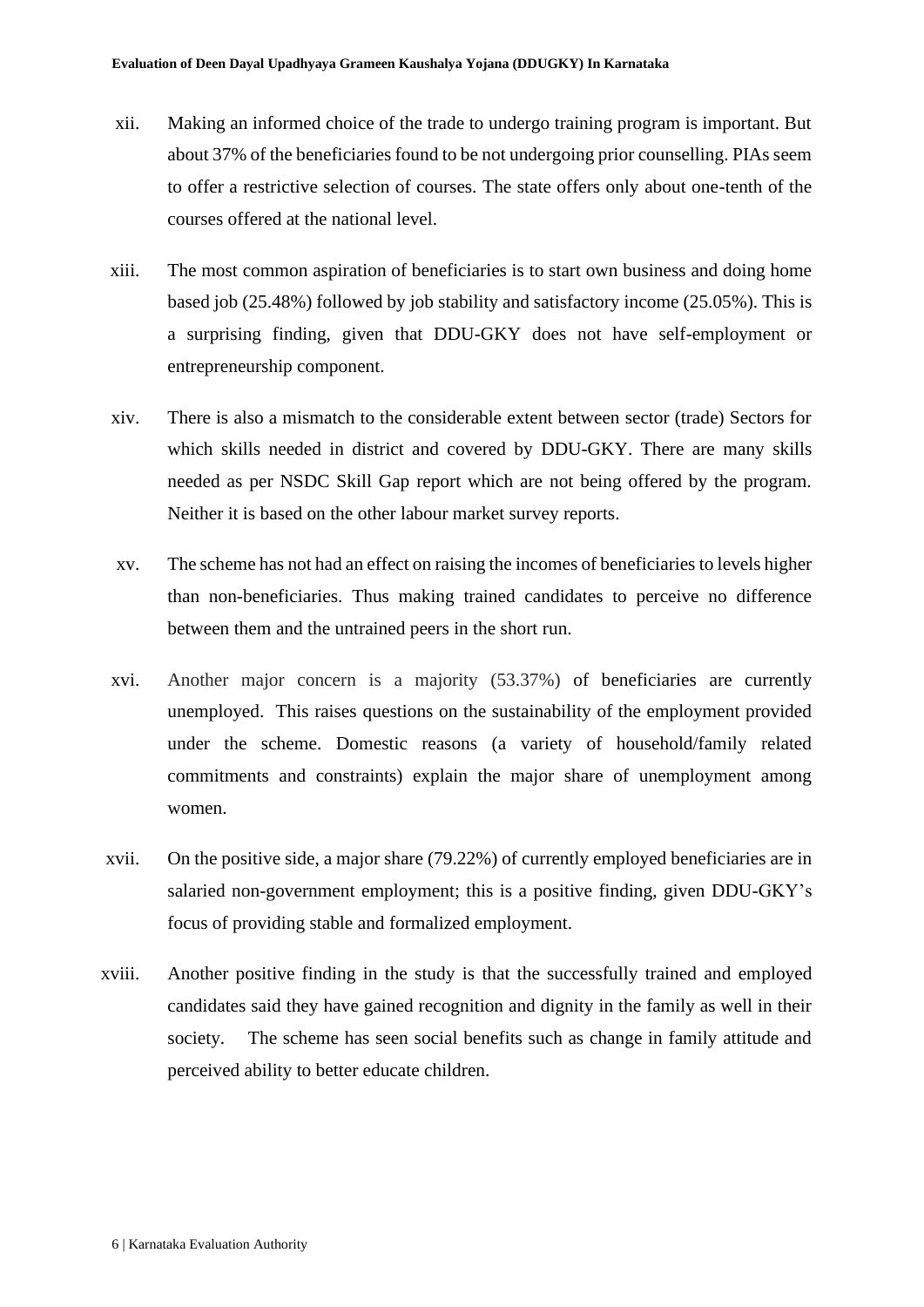The following table summarizes the comparison of guidelines and field realities/study findings on key parameters:

| <b>Dimension</b>     | <b>Provisions/Targets as per relevant</b> | <b>Findings of Study-Field</b> |
|----------------------|-------------------------------------------|--------------------------------|
|                      | <b>Guidelines</b>                         | <b>Realities</b>               |
| <b>CERTIFICATION</b> | DDU-GKY guidelines require                | 64.76% trained candidates      |
|                      | mandatory certification of a              | (beneficiaries) received       |
|                      | minimum of 70% of trained                 | certificates.                  |
|                      | candidates.                               |                                |
| <b>PLACEMENT</b>     | DDU-GKY guidelines mandate                | Less than half i.e. 48.83% of  |
|                      | placement of at least 70% of              | beneficiaries were in          |
|                      | trainees Placement is defined in          | continuous employment for      |
|                      | terms of continuous employment for        | three months                   |
|                      | 3 months after training.                  |                                |
| <b>MINIMUM</b>       | Minimum wage for semi-skilled             | The average monthly salary of  |
| <b>WAGES</b>         | labour is                                 | placement job/other first job  |
|                      | Rs 11,888.20-Rs. 13,623.81, and for       | post training was Rs 8136.45   |
|                      | unskilled labour is Rs. 10,887.20-        | per month.                     |
|                      | Rs. 12,465.03 as per the 2017             |                                |
|                      | notification under Karnataka Shops        |                                |
|                      | and Commercial Establishments             |                                |
|                      | Act.                                      |                                |

### **Summary of Recommendations**

The scheme design of DDU-GKY has a lot of positive features especially a quality assurance framework (highly detailed SoP) that provides great clarity for implementation partners and post placement support for candidates. For further improvement of scheme design and implementation, this study makes a number of recommendations. Following diagram outlines the recommendation on planning, implementation processes, monitoring and evaluation of the program at the district level.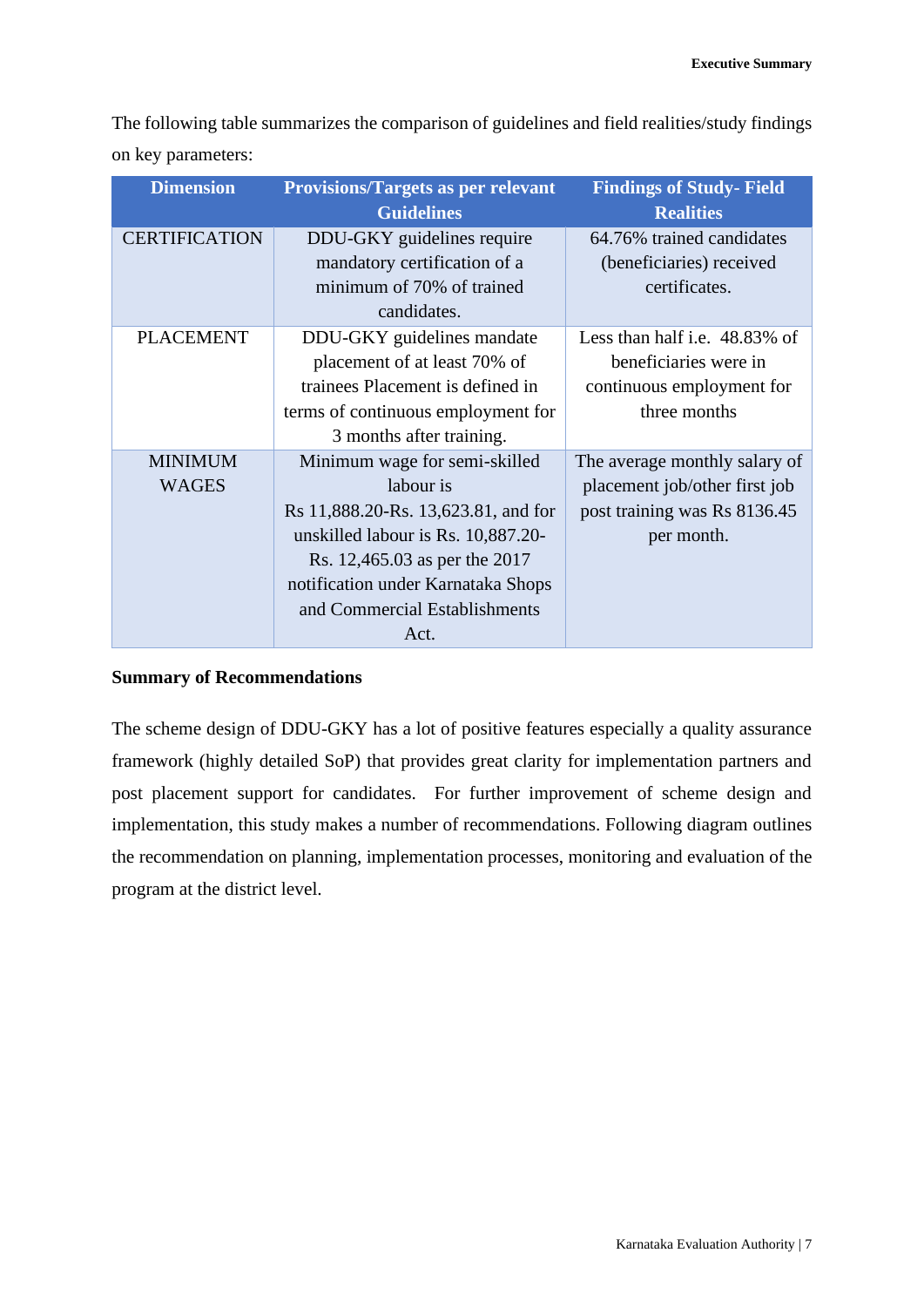#### **Evaluation of Deen Dayal Upadhyaya Grameen Kaushalya Yojana (DDUGKY) In Karnataka**

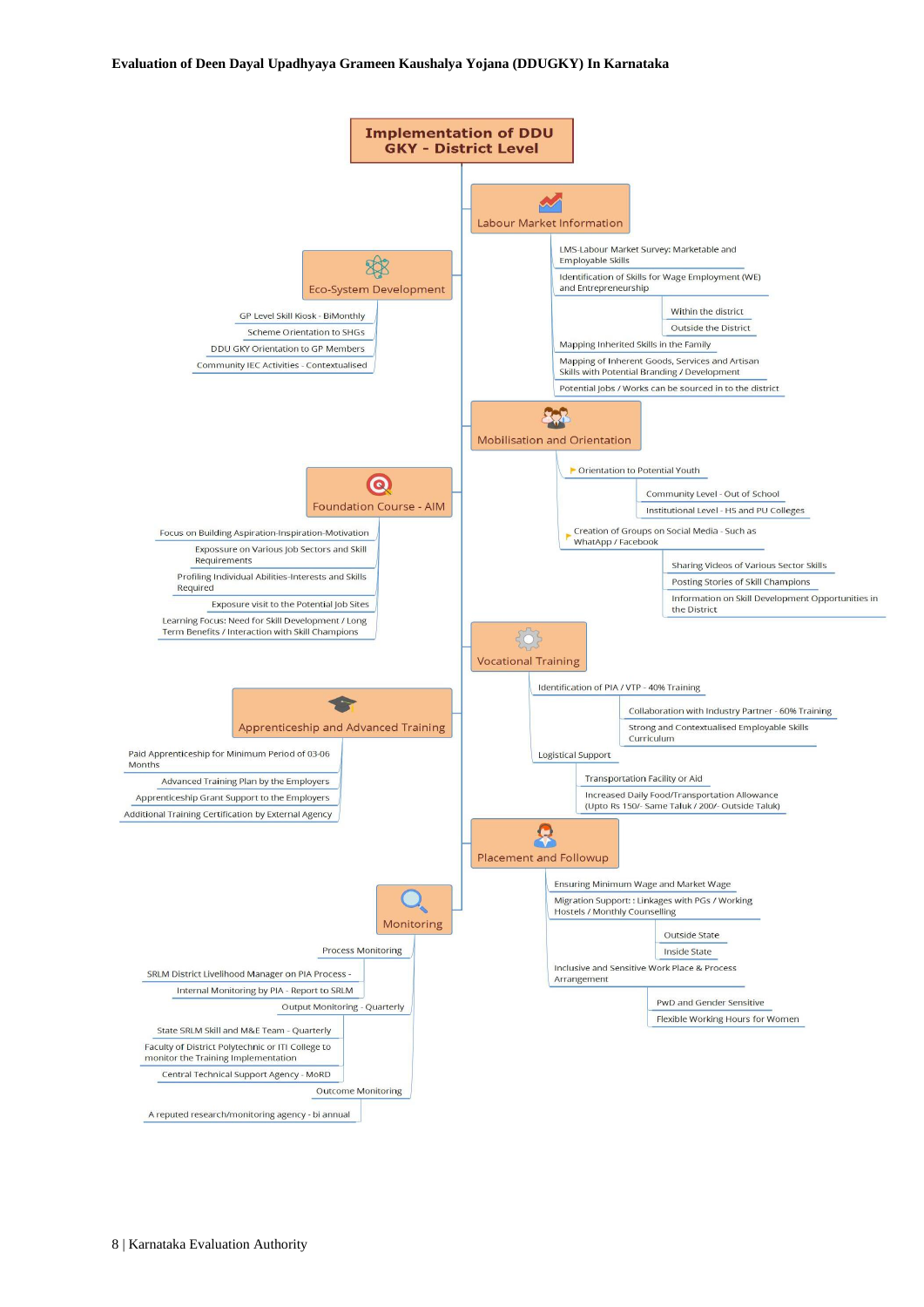- i. Select courses to be offered on the basis of District Level Labour Market Survey. Marketable and employable skills need to be identified and offered to the candidates. This is also important to reduce the attrition as candidates need not have to migrate out of the district.
- ii. Provide Foundation Course for candidates to help build A-I-M (Aspiration, Inspiration and Motivation) and help them to choose an appropriate course. This is also important to give a detailed orientation on different skills so that candidates are able to make an informed choice than opting some course.
- iii. Involve industry not only in On the Job Training but also in training and periodic assessments. Also consider more systematic apprenticeships designed with industry collaboration.
- iv. Involvement of local technical institutes such as polytechnics and ITIs in training as a mentor institution would augment the quality of the course and discipline in the implementation.
- v. Ensure that all placements are paying minimum wages as per the Minimum Wage notification of 2017 under the Karnataka Shops and Commercial Establishments Act.
- vi. Provide support system for the migrants and start operating migration support centres in major cities such as Bengaluru. If candidates are able to adjust to the new location and the job in the first six months, attrition may come down significantly. Civil Society Organisations may be roped in for providing this support as they may be able to adopt more sensitive approaches in mentoring youths.
- vii. Enhance retention incentives and monitoring of retention. Retention is as important as training. Six months post training is crucial and hence the agencies should be supported with enhanced incentives. It is also important to define retention targets in DDU-GKY Guidelines, on the lines of placement targets.
- viii. Ensure availability of dedicated officials at district level in all districts to monitor scheme implementation. The monitoring capability of SRLM district level personnel should be enhanced. A third-party monitoring mechanism in the state would add more value to get independent and periodic performance updates and/or variance for course correction.